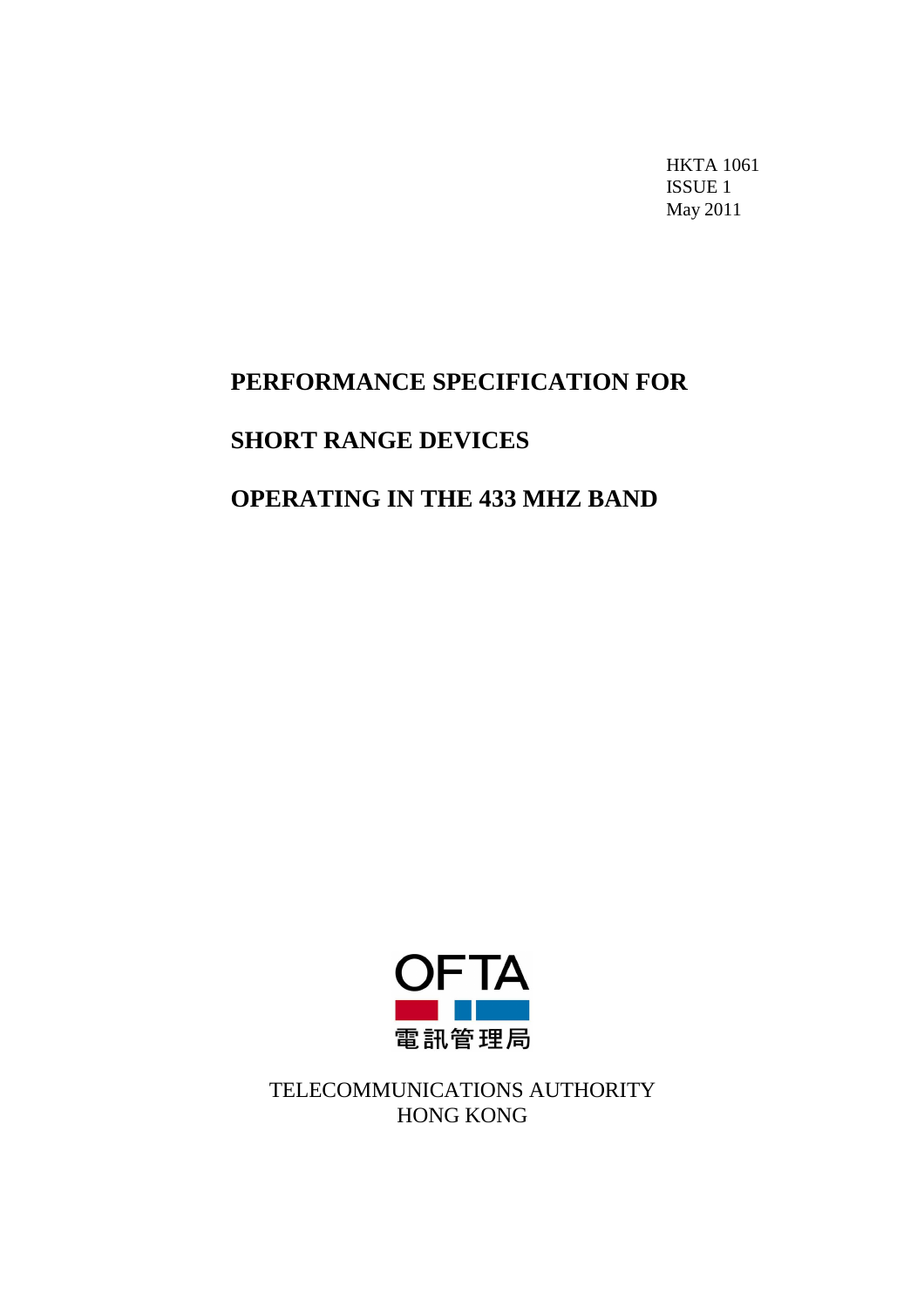#### **FOREWORD**

- 1. This specification is prescribed under section 32D of the Telecommunications Ordinance (Cap 106) ("the Ordinance") to set out the technical requirements for Short Range Devices (SRD) operating in the 433 MHz band in Hong Kong. Radiocommunications apparatus falling into the scope of this specification, unless covered by other application-specific specification, shall meet the stipulated requirements.
- 2. Under the Ordinance, the possession or use of any radiocommunications apparatus or any apparatus emitting radio frequency energy must be covered by an appropriate licence issued by the Telecommunications Authority (TA) with the exception of those specifically exempted from licensing under the Ordinance, such as those covered by the Telecommunications (Telecommunications Apparatus) (Exemption from Licensing) Order.
- 3. At present, the Office of the Telecommunications Authority (OFTA) operates a **H**ong **K**ong **T**elecommunications Equipment **E**valuation and **C**ertification (HKTEC) Scheme. Details of the HKTEC Scheme can be found in the information note OFTA I 421. Under the Scheme, suppliers or manufacturers of the radiocommunications apparatus may apply for certification of their apparatus against this specification. The application procedures for certification of radiocommunications apparatus can be found in the information note OFTA I 401. A prescribed label may be affixed to the certified equipment. Details of the labelling arrangement can be found in the Standardisation Guide HKTA 3211.
- 4. The TA may amend any part of this specification as and when he deems necessary.
- 5. In case of doubt about the interpretation of this specification, the methods of carrying out the test and the validity of statements made by the equipment manufacturers or suppliers about the equipment, the decision of the TA shall be final.
- 6. The HKTA specifications and information notes issued by the TA can be downloaded from OFTA's website at http://www.ofta.gov.hk. Enquiries about this specification may be directed to:

Senior Telecommunications Engineer, Standards Section, Office of the Telecommunications Authority, 29/F Wu Chung House, 213 Queen's Road East, Wanchai, Hong Kong.

Fax : +852 2838 5004 Email: standards@ofta.gov.hk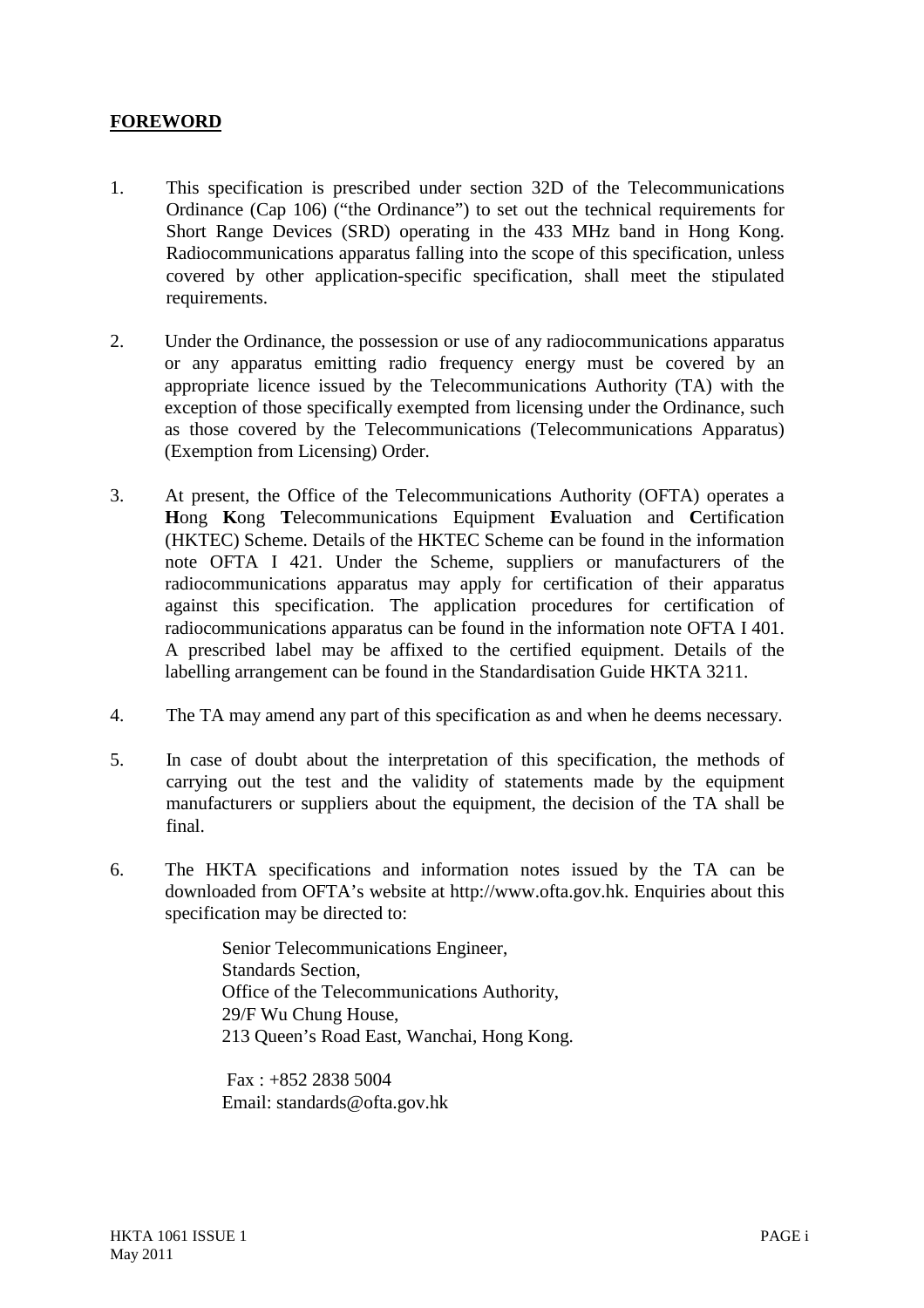## **CONTENTS**

- 1 Scope of Specification
- 2 Electrical safety requirements
- 3 Technical Requirements
- 4 Evaluation Requirements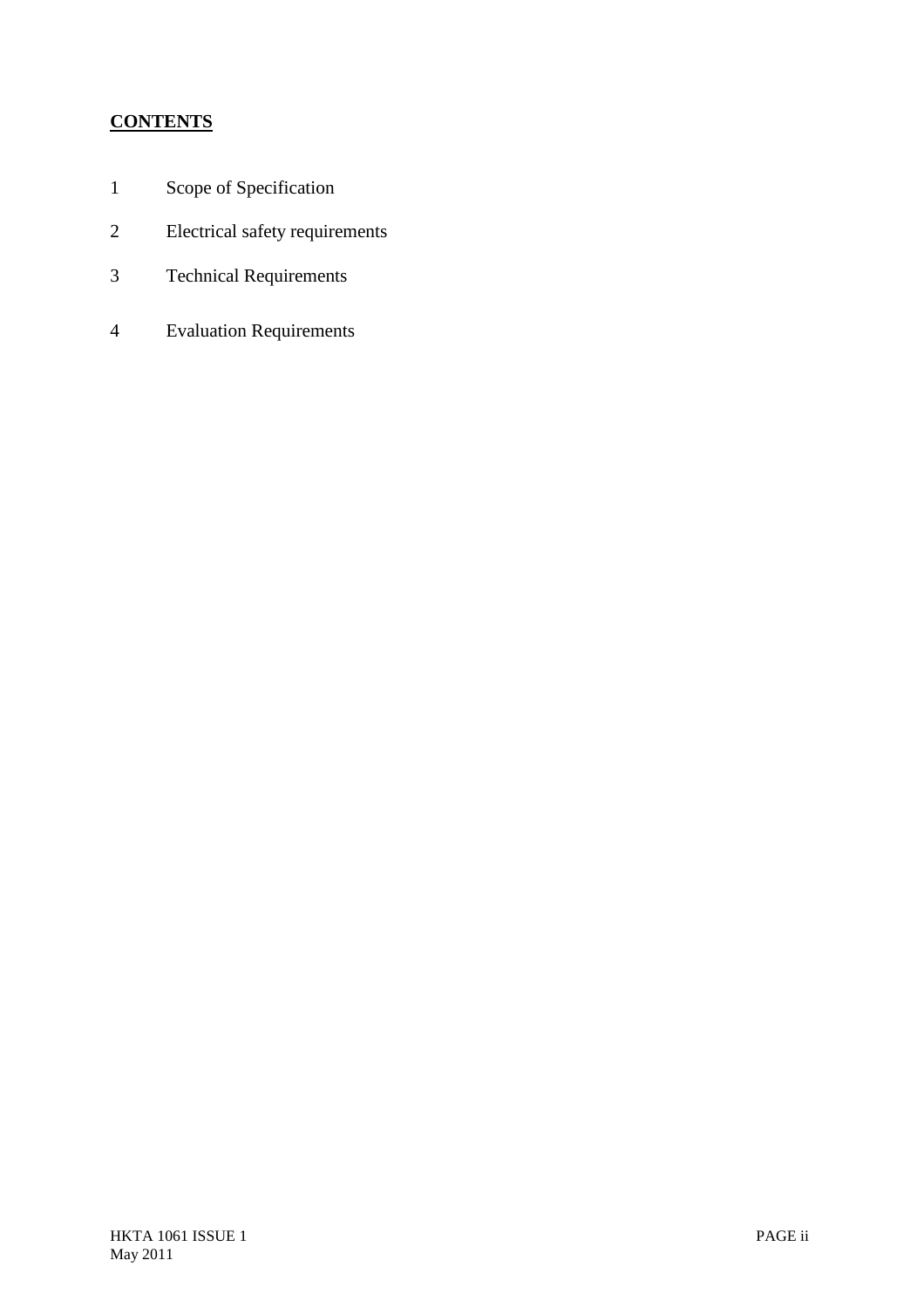#### **1. SCOPE OF SPECIFICATION**

1.1 This specification defines the minimum performance requirements for Short Range Devices (SRD) operating in the 433 MHz band.

### **2. ELECTRICAL SAFETY REQUIREMENTS**

2.1 If the equipment is for connection to the public telecommunications network, it shall comply with the electrical safety requirements set out in HKTA 2001 "Compliance Test Specification - Safety and Electrical Protection Requirements for Subscriber Telecommunications Equipment" issued by the TA.

### **3. TECHNICAL REQUIREMENTS**

- 3.1 The main technical requirements shall be as follows:
	- (a) Frequency band: 433.00 434.79 MHz
	- (b) Maximum power: 10 mW effective radiated power
- 3.2 The other technical requirements shall be in accordance with one of the following:
	- (i) ETSI EN 300 220-1 "Electromagnetic compatibility and Radio spectrum Matters (ERM);Short Range Devices (SRD);Radio equipment to be used in the 25 MHz to 1 000 MHz frequency range with power levels ranging up to 500 mW;Part 1: Technical characteristics and test methods"
	- (ii) Code of Federal Regulations (USA); Title 47 Telecommunication; Chapter 1 Federal Communications Commission, Part 15 Radio Frequency Devices
	- (iii) The relevant clauses on "各类民用设备的无线控制装置" in the technical requirement document issued by the MIIT of PRC entitled "关于发布 《微功率(短距离)无线电设备的技术要求》的通知" at the following link: <http://wgj.miit.gov.cn/n11293472/n11295310/n11297428/11637344.html>

### **4. EVALUATION REQUIREMENTS**